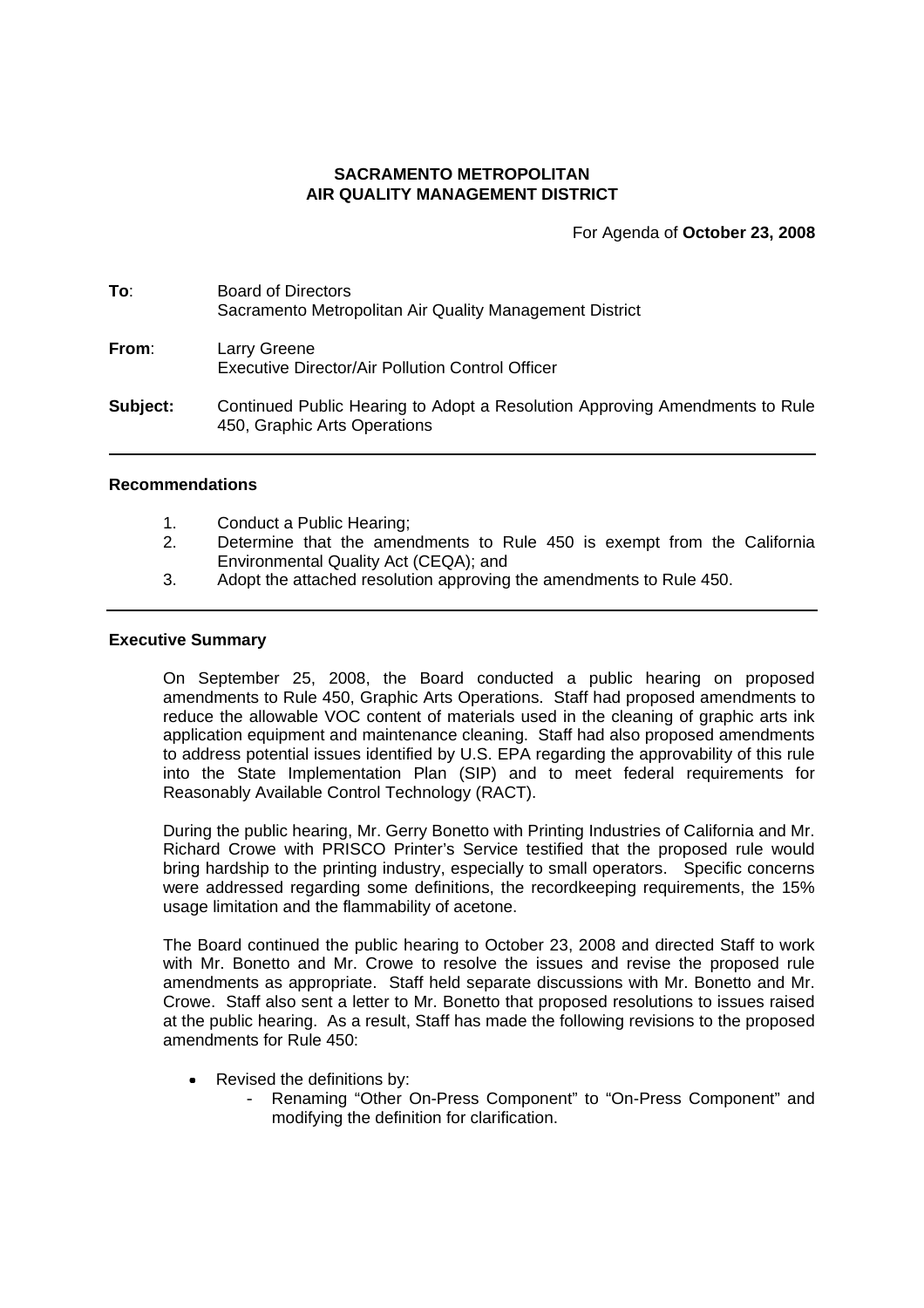- Modifying the definition for "Blanket and Roller Washes" and "Removable Press Component" for clarification.
- Reformatted and revised the table in Section 302.1 to clarify the limits that apply to on-press components and removable press components.

Mr. Bonetto concurs with the proposed revisions.

#### **Attachments**

The table below identifies the attachments to this memo.

| <b>Item</b>                     | <b>Attachment</b> | <b>Page Number</b> |
|---------------------------------|-------------------|--------------------|
| Board Resolution for Rule 450   |                   |                    |
| Draft Rule 450                  |                   |                    |
| Correspondence                  |                   |                    |
| September Board Hearing Package |                   | 39                 |

## **Background**

At the September 25, 2008 public hearing, Staff proposed amendments to reduce the allowable VOC content of materials used in the cleaning of graphic arts ink application equipment, surface preparation, product cleaning, and maintenance cleaning. The proposed limits have been implemented in the South Coast Air Quality Management District (SCAQMD) and have been demonstrated to be feasible. The San Joaquin Valley Unified Air Pollution Control District (SJVUAPCD) has also adopted these requirements.

Staff also proposed amendments to address potential issues identified by U.S. EPA regarding the approvability of this rule into the State Implementation Plan (SIP) and to meet federal requirements for Reasonably Available Control Technology (RACT). The proposed amendments will conform to recent Control Technique Guideline documents (CTGs) that establish presumptive RACT for graphic arts operations regulated under Rule 450.

During the public hearing, two members of the public, Gerry Bonetto (Printing Industries of California) and Richard Crowe (PRISCO Printer's Service), expressed the following concerns with the proposed amendments to Rule 450:

- Clarify the definitions of "Other On-Press Components" and "Removable Press  $\bullet$ Components".
- Require only three years of recordkeeping for small sources.
- $\bullet$ Eliminate the 15% usage limitation for metering roller/printing plate cleaners.
- Address the flammability issues associated with using acetone as a cleaning  $\bullet$ solvent.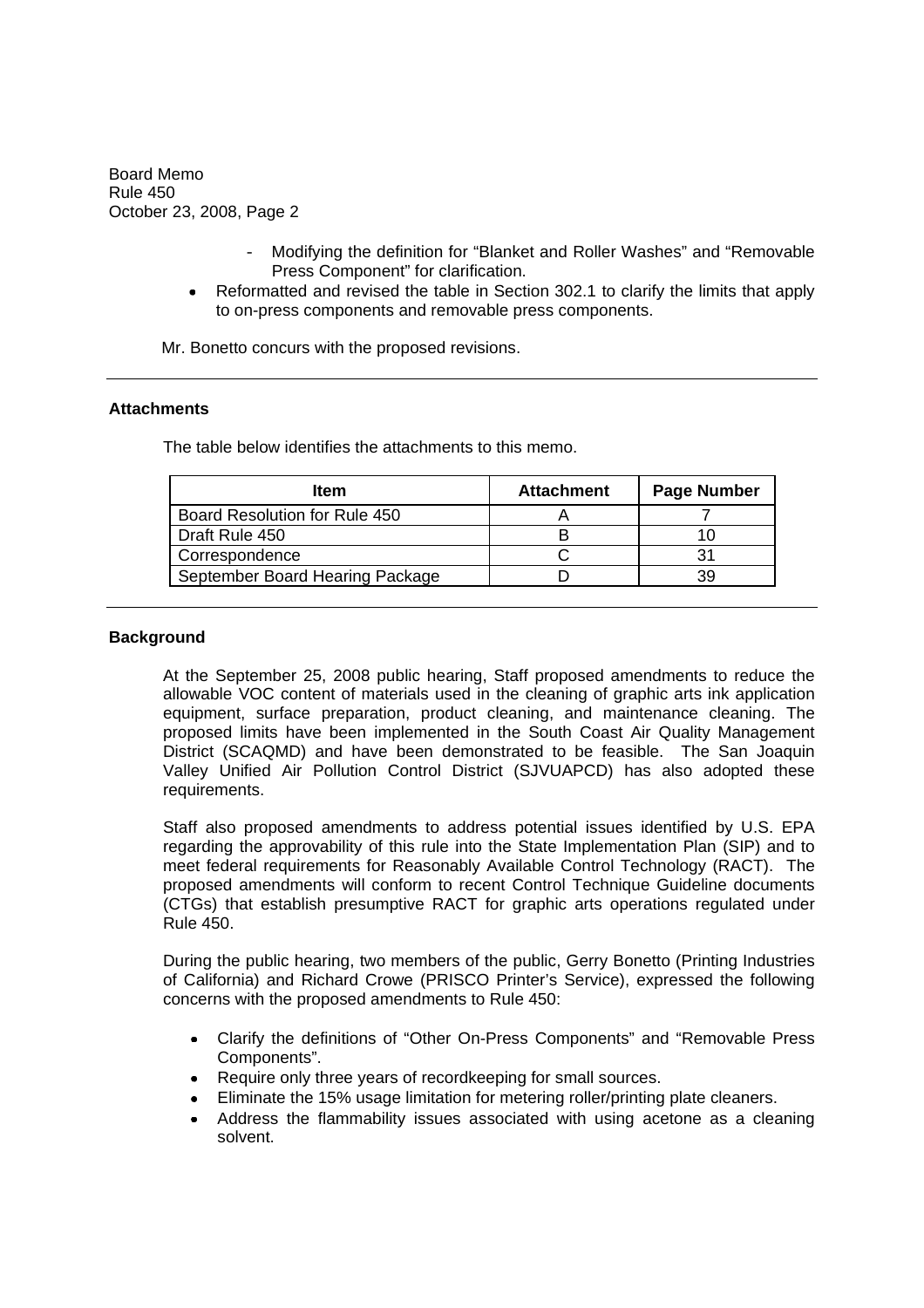> After hearing testimony from the public and discussing the above issues with Staff, the Board continued the public hearing for Rule 450 to October 23, 2008, and directed Staff to resolve the issues raised in the testimony.

#### **Discussion of Issues Raised at the September Board Hearing**

At the September Board Hearing, Mr. Bonetto and Mr. Crowe gave testimony on the proposed amendments to Rule 450. The following issues were raised during testimony and discussed with the commenters subsequent to the Board Hearing.

**Definition of Other On-Press Components and Removable Press Components:** Mr. Bonetto requested that the term "On-Press Component" be defined in the rule, and that the definition be clarified to distinguish between an "On-Press Component" and a "Removable Press Component". After discussions with Mr. Bonetto, Staff revised the proposed term from "Other On-Press Component" to "On-press Component" and the definition to include on-press components. In addition, the table of VOC standards for cleaning materials in Section 302.1 was revised and reformatted to reflect the changes that were requested.

**Duration of Records:** Mr. Bonetto stated other air districts, including SCAMQD and SJVUAPCD, required records to be retained for 3 years, not 5 years as proposed. He also stated that the requirement to maintain records for 5 years may burden small operators with additional costs and that non-major sources should be required to keep records for only 3 years. Staff noted that the requirement to maintain records for 5 years has been in place since March 23, 2000. In his response letter dated October 7, 2008, Mr. Bonetto recognized that the requirement for Rule 450 has been in place since 2000, and that the South Coast and San Joaquin Valley districts also require 5 years. As a result, Mr. Bonetto will not oppose the recordkeeping requirement and will support this provision in the rule.

**15% Usage Limitation for Metering Roller/Printing Plate Cleaners:** Mr. Bonetto initially submitted a comment letter on May 7, 2008, requesting that Staff eliminate the 15% volumetric limit on the usage of metering roller/printing plate cleaners. In response to this letter, Staff analyzed the emissions impact of removing the 15% usage limit, and concluded that removing the requirement immediately would lead to an increase in emissions. To avoid an increase in emissions, Staff proposed to sunset the 15% usage limit on 1/1/2011, when the VOC limits for the metering roller cleaners, printing plate cleaners and blanket and roller washers will all be reduced to 100 grams per liter. In addition, the proposal included an exemption from the 15% limitation for early compliance by presses using metering roller/printing plate cleaners containing no greater 100 grams per liter of VOC.

At the public hearing, Mr. Bonetto again requested that the 15% limit on the usage of metering roller/printing plate cleaners be removed from the rule language. Mr. Bonetto stated that this 15% limit will create compliance issues with small printers. As an example, Mr. Bonetto stated that a printer in our District had been issued a Notice of Violation (NOV) for exceeding the 15% limit.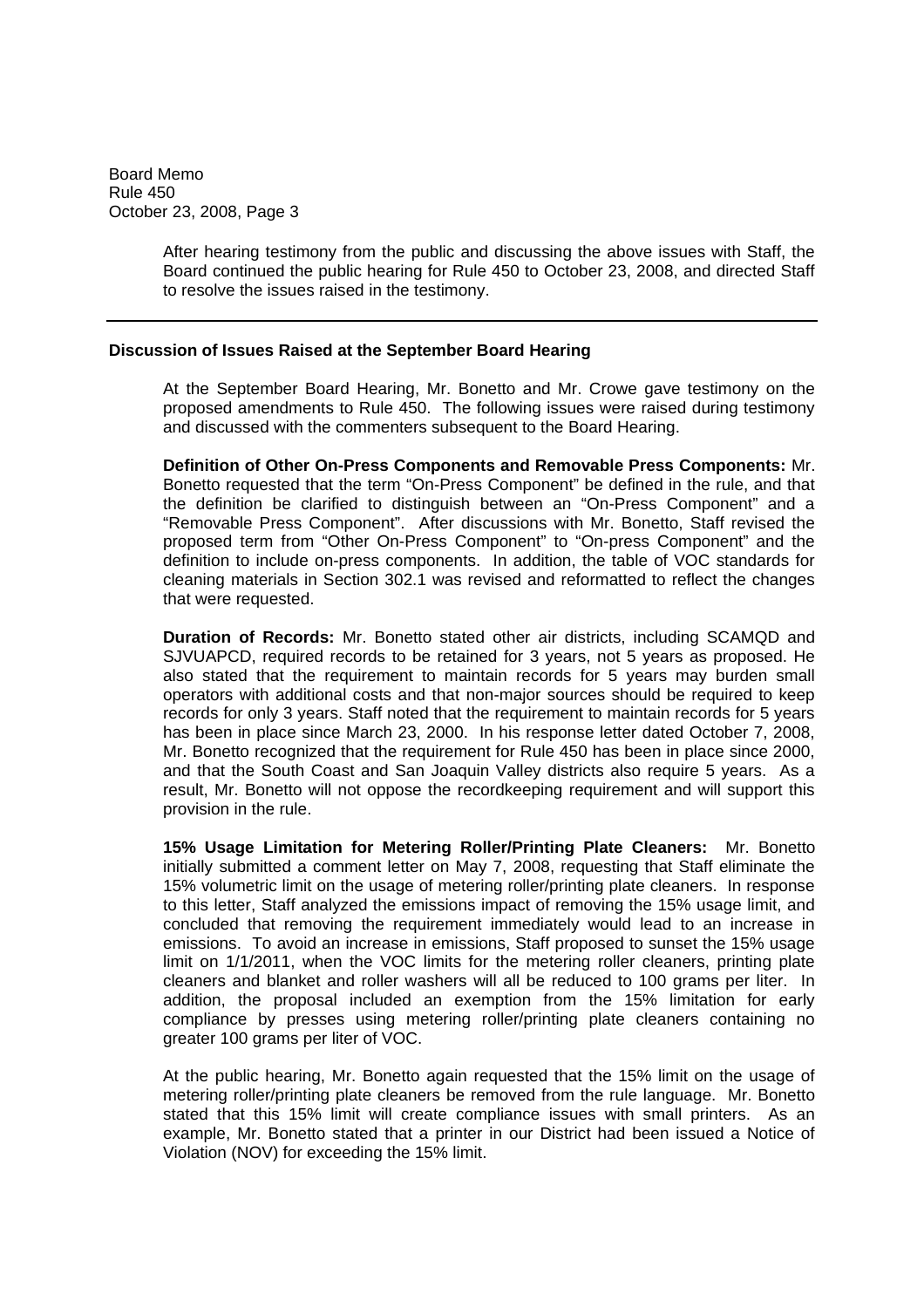> The 15% limit was added in the March 23, 2000 amendment of the rule as a compromise in exchange for allowing metering roller/printing plate cleaners a higher VOC vapor pressure than is allowed for blanket and roller washes. Regarding the NOV issued by the District, the case file shows that the NOV was rescinded. The source had incorrectly logged usage volumes, but when the recordkeeping problem was resolved, Staff determined that the source did not exceed the 15% limit. No other NOVs for exceeding the 15% limit have been issued.

> Staff discussed the 15% usage limit with Mr. Bonetto. After the discussion, Staff proposed an alternative option which may eliminate the 15% usage limit. Staff proposed that if current metering roller/printing plate cleaners can comply with the current requirement for blanket and roller washers (300 g/l VOC or 10 mm Hg vapor pressure), then Staff may be able to remove the 15% usage limit from the rule. However, since no sources have exceeded the 15% usage limit, Staff believed that there would be more impact on printers from switching to new metering roller/printing plate cleaners than from keeping the 15% limit in effect until January 1, 2011, as proposed.

> Staff requested that Mr. Bonetto check on the availability of the cleaning products and suggest a compliance timeframe for implementing the blanket and roller washers limits for metering roller/printing plate cleaners. Mr. Bonetto responded to Staff's request. Mr. Bonetto stated that since there were at least two available products that would meet the 100 grams per liter limit necessary to qualify for the proposed exemption from the 15% limit, he would no longer oppose the 15% usage limit.

> Mr. Crowe also testified that the 15% usage limit does not make sense because the use of impregnated cloth cleaning systems is reducing the volume of blanket and roller washes. Staff contacted Mr. Crowe to discuss the issue further. Mr. Crowe indicated that he knew one source that could not comply with the 15% limit. Staff reviewed the source and determined that the source is operating under a variance and uses a metering roller/printing plate cleaner that contains no more than 100 g/l of VOC. This source will be in compliance with the rule if the proposed amendments are adopted.

> **Flammability issues with using acetone as a cleaning solvent:** Mr. Crowe testified that the use of acetone or products containing a high percentage of acetone may create a fire hazard, especially in small print shops. In response, Staff reviewed the characteristics of acetone and compared them with conventional solvents and other potential replacement solvents. Acetone has characteristics that are similar to conventional solvents; however, acetone has a lower flash point compared to other solvents. Nevertheless, acetone vapors cannot cause an explosion until the vapor concentration exceeds 26,000 ppm. Operating under state and federal Occupation Safety and Health Administration (OSHA) guidelines by working with flammable materials in well-ventilated areas, it would be difficult to achieve concentrated streams of such vapors. Furthermore, many sources in the South Coast AQMD are currently using non-acetone cleaning products to comply with the 100 g/l limit.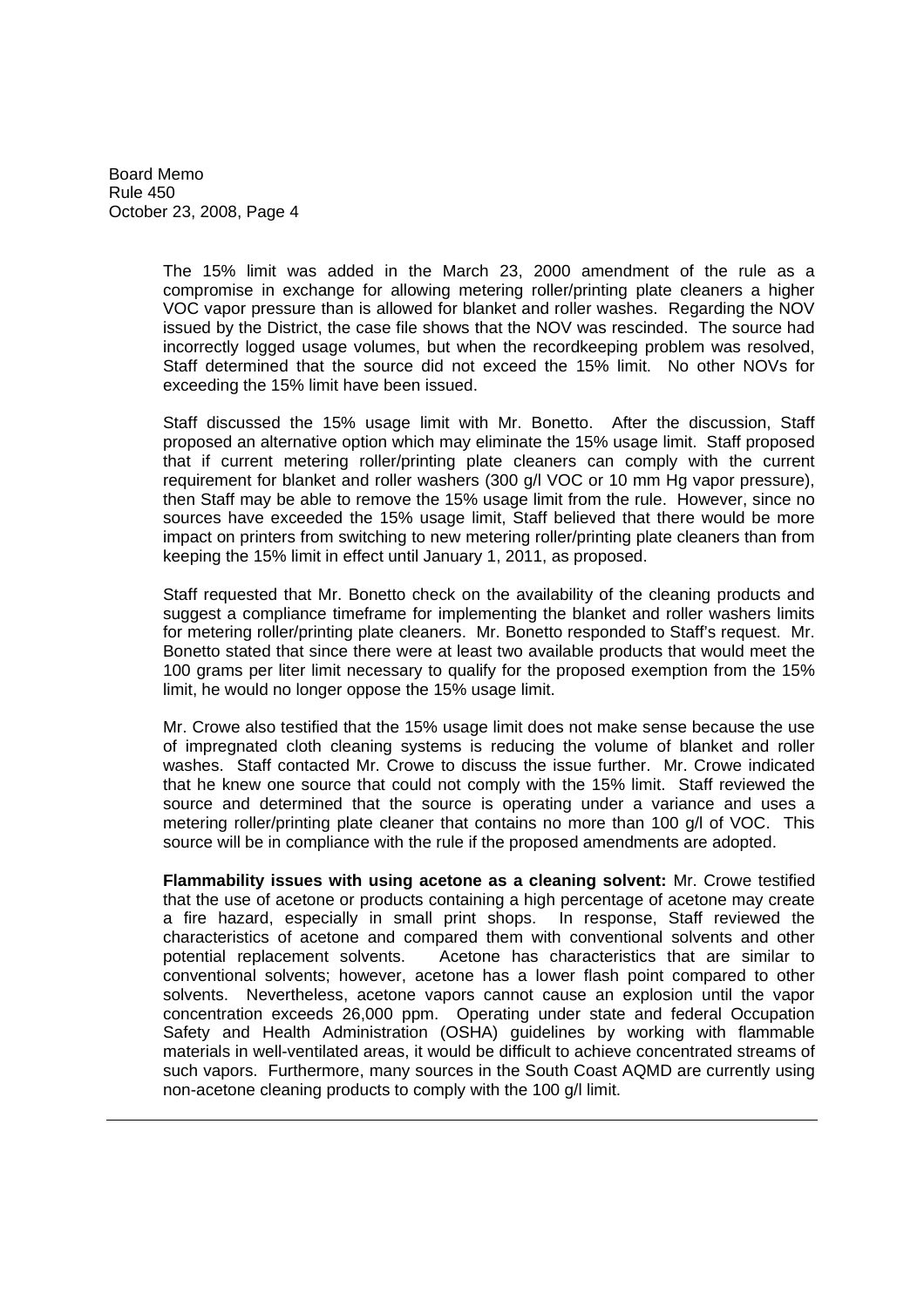## **Proposed Revisions to Rule Amendments**

Staff sent a letter to Mr. Bonetto on October 3, 2008, proposing resolutions to the above issues. Staff had further discussion with Mr. Bonetto on October 6, 2008, to clarify the revised proposed rule. Mr. Bonetto responded to Staff's letter in a letter dated October 7, 2008. (These letters are included in Attachment C.) As a result, Staff has revised the original proposal to include the following:

- Revised the definitions by:
	- Renaming "Other On-Press Component" to "On-Press Component" and modifying the definition for clarification.
	- Modifying the definition for "Blanket and Roller Washes" and "Removable Press Component" for clarification.
- Reformatted and revised the table in Section 302.1 to clarify the limits that apply to on-press components and removable press components.

Mr. Bonetto concurs with the proposed revisions.

# **Environmental Review and Compliance**

Staff finds that the proposed rule is exempt from the California Environmental Quality Act as an action by a regulatory agency for protection of the environment (Class 8 Categorical Exemption, Section 15308 State CEQA Guidelines) and because it can be seen with certainty that there is no possibility that the activity in question may have a significant adverse effect on the environment (Section 15061(b)(3), State CEQA Guidelines).

California Public Resources Code (Section 21159) requires an environmental analysis of the reasonably foreseeable methods of compliance. Compliance is expected to be achieved by the replacement of current cleaning solvents with compliant products. Compliant products may contain higher levels of exempt compounds, but these exempt compounds are generally less toxic than the VOC solvents they replace. Some replacement compounds may have greater flammability and lower flash points than currently used materials, but worker safety is sufficiently protected by applicable state and federal OSHA regulations. The proposed rule will not increase emissions and will not cause any other significant adverse effects on the environment; therefore Staff has concluded that no environmental impacts will be caused by compliance with the proposed rule.